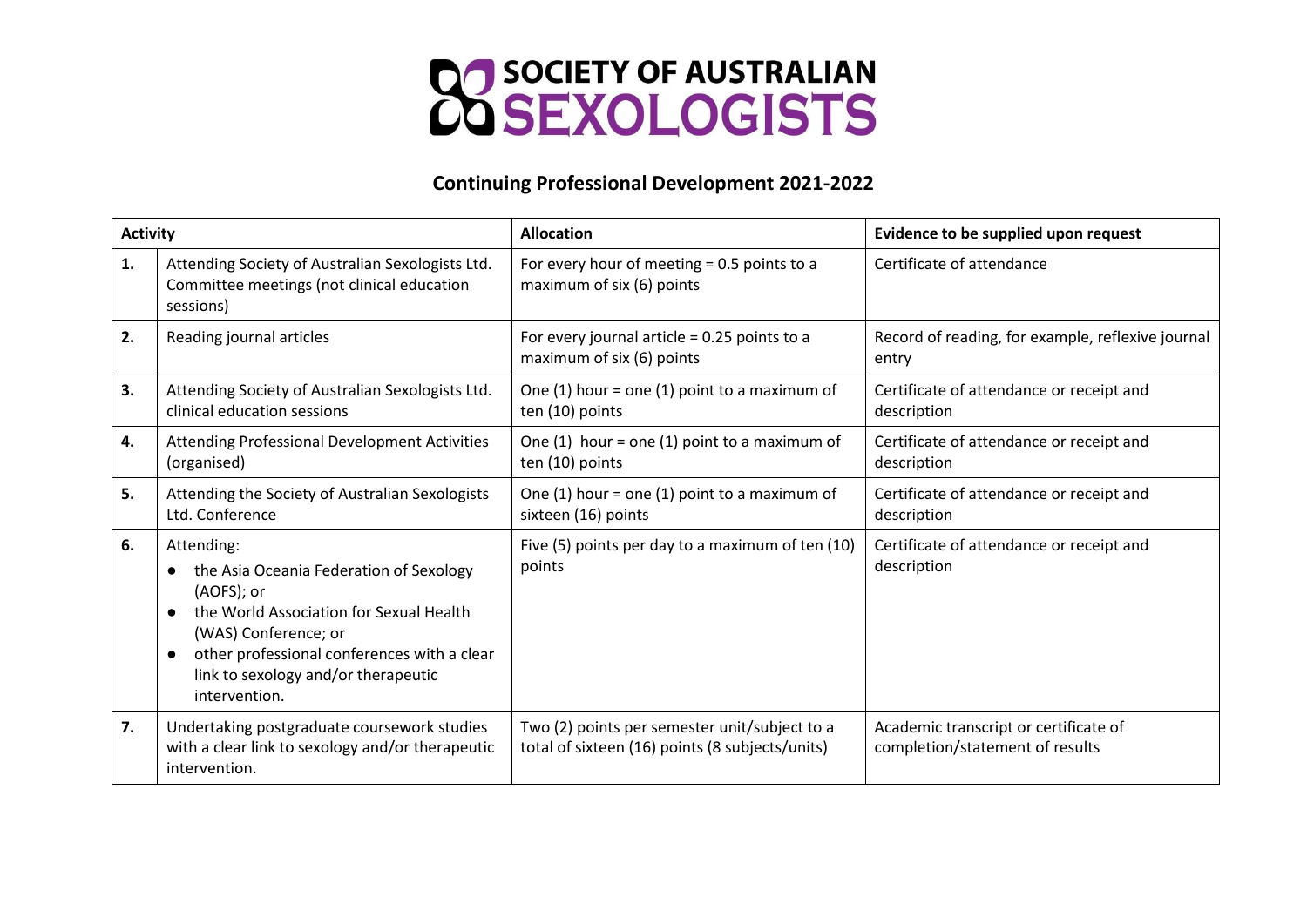

| 8.  | Undertaking postgraduate research studies<br>(Research degree only; research components of<br>coursework degrees are generally listed as<br>subjects/units in the course) with a clear link to<br>sexology and/or therapeutic intervention. | Full-time enrolment, a total of ten (10) points.<br>Part-time enrolment, a total of five (5) points.<br>Research only degrees are narrower in focus<br>than coursework degrees. | Academic transcript or statement of<br>enrolment/completion       |  |
|-----|---------------------------------------------------------------------------------------------------------------------------------------------------------------------------------------------------------------------------------------------|---------------------------------------------------------------------------------------------------------------------------------------------------------------------------------|-------------------------------------------------------------------|--|
| 9.  | Publication of an article in a peer-reviewed<br>journal                                                                                                                                                                                     | Five (5) points per article published to a<br>maximum of five (5 points)                                                                                                        | Copy of article showing issue date and name of<br>the publication |  |
| 10. | Conducting a peer review of a journal article                                                                                                                                                                                               | One (1) point per article reviewed to a<br>maximum of five (5) points per year                                                                                                  | Copy of article showing issue date and name of<br>the publication |  |
| 11. | Listening to podcasts                                                                                                                                                                                                                       | Each podcast = $0.25$ points to a maximum of six<br>$(6)$ points                                                                                                                | Record of listening, for example, reflexive<br>journal entry      |  |
| 12. | Presenting a talk/workshop or conference paper                                                                                                                                                                                              | One (1) points per hour of unique content* to a<br>maximum of four (4) points per year                                                                                          | Date of presentation accompanied by<br>promotional material       |  |
| 13. | Reading book chapter/book                                                                                                                                                                                                                   | Each book chapter = 0.25 points to a maximum<br>of six (6) points<br>Each book = two (2) points to a maximum of six<br>$(6)$ points                                             | Record of reading, for example, reflexive journal<br>entry        |  |
| 14. | Interview e.g. featured guest on podcast or<br>media segment                                                                                                                                                                                | One (1) points per hour of unique content* to a<br>maximum of four (4) points per year                                                                                          | Date of the interview and link to/copy of the<br>interview        |  |

\*repeated presentation of the same material does not contribute to CPD

NOTE: This document is subject to periodic review. Queries about CPD should be referred to the Accreditation Officer.